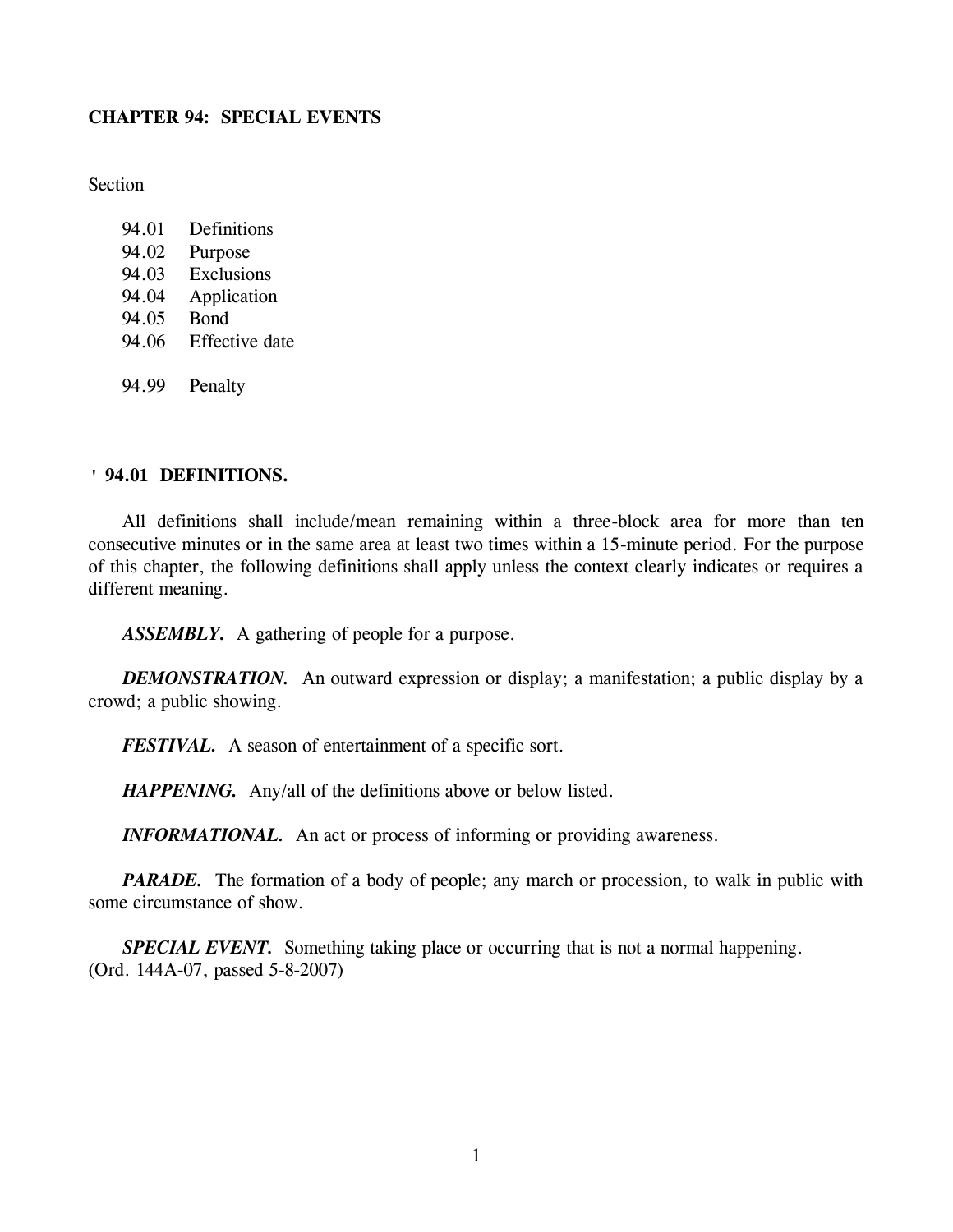#### **Special Events** 2

### **' 94.02 PURPOSE.**

The purpose of this chapter is to promote uniform procedures to regulate and permit special events, demonstrations, parades and informational activities at locations under the jurisdiction of the village. The special event application is a starting point for any group or individual who wishes to hold an event, demonstration, parade, assembly, festival, special event, informational, happening or similar affair within the municipal limits of the village. (Ord. 144A-07, passed 5-8-2007)

### **' 94.03 EXCLUSIONS.**

No person or group of people, including groups with a common leadership or purpose, shall organize or participate in a happening, in any way whatsoever, including the carrying or display of signs or placards on or by the person or in motor vehicles, upon the streets, alleys, parks or any other public place within or owned by the village unless a permit to do so has first been obtained. (Ord. 144A-07, passed 5-8-2007) Penalty, see ' 94.99

### **' 94.04 APPLICATION.**

Application for the permits must be made to the village office at least ten business days prior to the date of the happening or demonstration and shall be accompanied by a fee as may be set from time to time by resolution of the Village Council. The applicant must post a bond acceptable to the Clerk in an amount necessary to reimburse the village for any expenses it might incur as a result of the happening, including but not limited to required police protection or clean up caused by the happening. The Clerk may waive the fee and the bond if the application is made by a local civic organization.

(Ord. 144A-07, passed 5-8-2007)

### **' 94.05 BOND.**

The applicant must post a bond of an amount posted by resolution of the Village Council to reimburse the village for any expenses it might incur as a result of the happening including but not limited to, required police protection or clean up caused by the said happening or demonstration. (Ord. 144A-07, passed 5-8-2007) Penalty, see ' 94.99

### **' 94.06 EFFECTIVE DATE.**

This chapter shall be published in the manner provided by law and shall take effect and be in force from and after the earliest date allowed by law. The chapter shall become effective 20 days after publication in the *County Press*.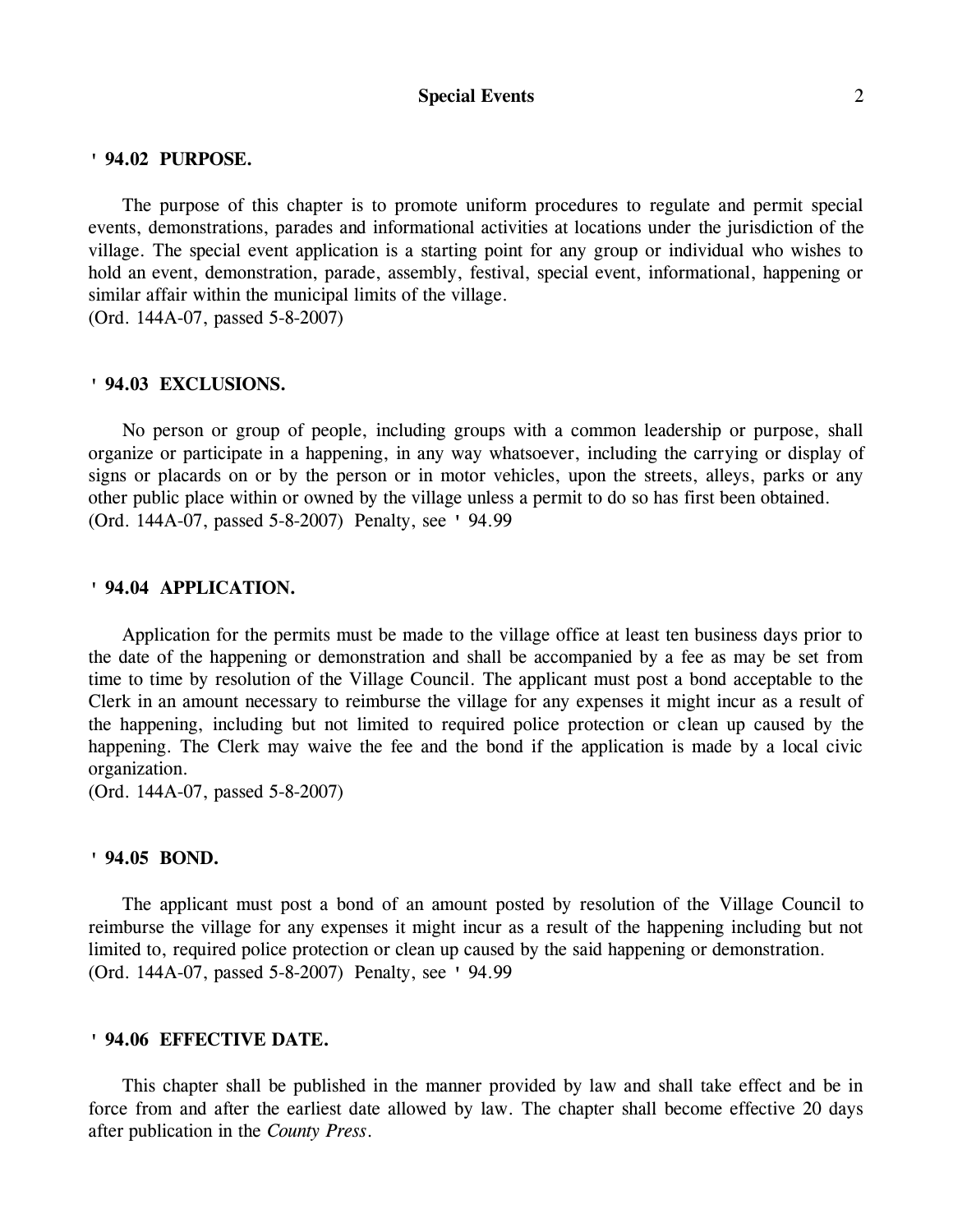(Ord. 144A-07, passed 5-8-2007)